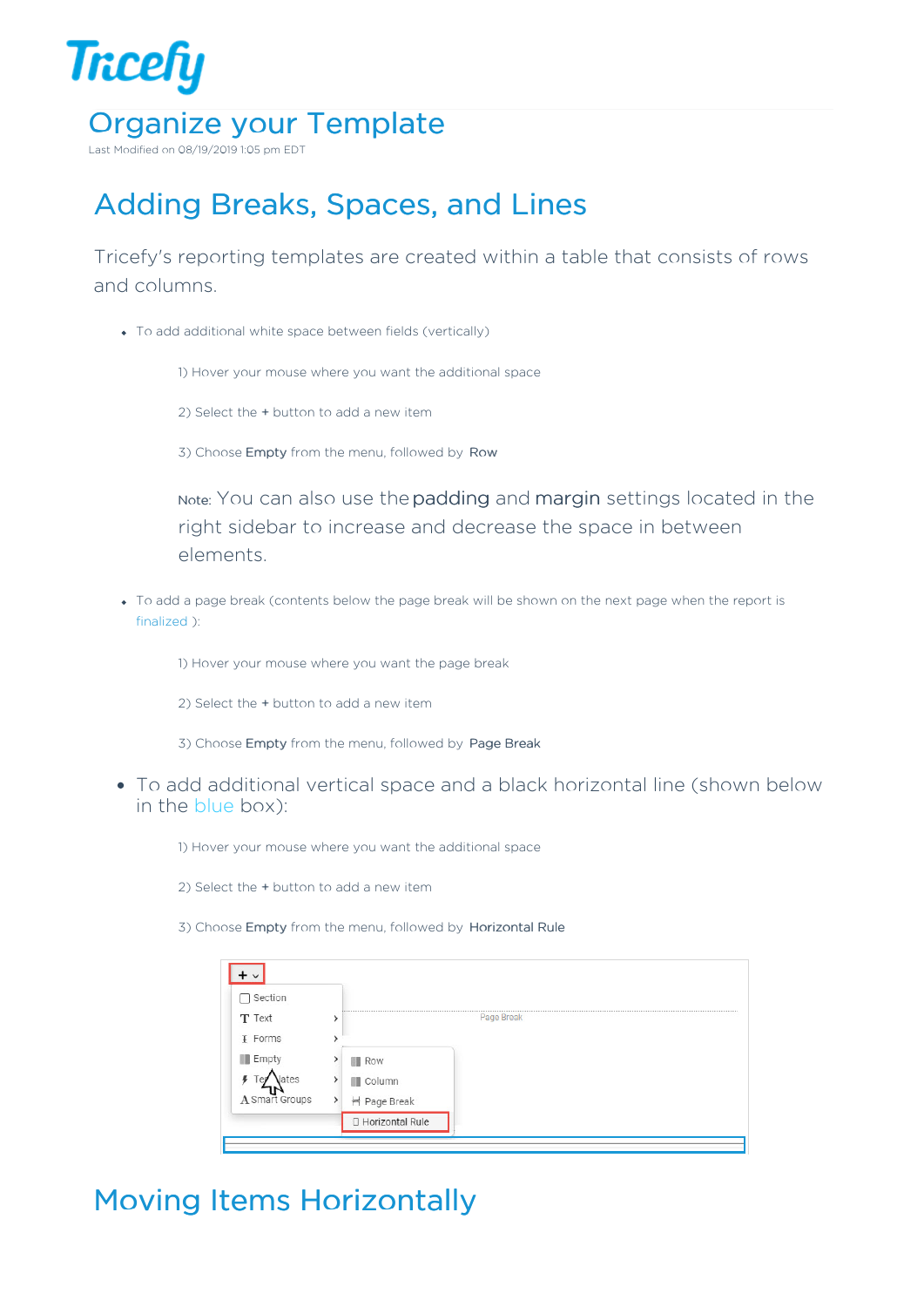

To move an item right or left, select the item on the template, followed by the Move arrows under the Arrangement Settings in the right sidebar:



### Moving Items Vertically

You can move items up and down to different areas of the template using either the left sidebar (to move individual items or CONTainers) or reorder mode (to move entire rows).

#### Moving using the Sidebar

All the items located on a template are populated on the left sidebar. Selecting an item on your template will highlight the corresponding item on the sidebar, making it easy to locate:

| $T$ Patient<br>T text |                                                          |                                                              |                                   |                                                                 | Label<br>$C$ $\blacksquare$                                            |
|-----------------------|----------------------------------------------------------|--------------------------------------------------------------|-----------------------------------|-----------------------------------------------------------------|------------------------------------------------------------------------|
| $\blacksquare$ empty  | 99                                                       |                                                              |                                   | 1234 Main St Suite 100                                          | $\Box$<br><b>Required Field</b>                                        |
| П<br>container        |                                                          |                                                              |                                   | New York, NY 12345<br>Office: 123-456-7890<br>Fax: 123-456-7890 | <b>INSERT</b>                                                          |
| T DOB:                |                                                          | <b>Second Trimester Ultrasound</b>                           |                                   |                                                                 | $+$ Data                                                               |
| <b>□</b> Date & Time  |                                                          |                                                              |                                   |                                                                 | <b>ARANGEMENT</b>                                                      |
| $\Box$ row            | Patient<br><b>Patient ID</b><br><b>Ref. Practitioner</b> | Patient Full Name<br>Patient ID<br>11<br>Referring Physician | DOB:<br>Exam date:<br>Sonographer | Patient DOB<br>Study Exam Date<br>Sonographers                  | $\check{~}$<br>囸<br><b>THE R</b><br>$\check{~}$<br>Columns<br>Grouping |
| П<br>container        | <b>LMP</b>                                               | $\chi$ LMP<br>$\checkmark$                                   | Procedure                         | Empty                                                           | <b>TEXT</b><br>$\check{~}$                                             |
| T Patient ID          | <b>Indication</b>                                        | Indication                                                   | <b>Est.</b> EDD                   | $\mathscr{L}$ EDD from LMP                                      | $\checkmark$                                                           |
| T text                | <b>Notes</b>                                             | Text                                                         |                                   |                                                                 | Default <b>v</b><br>B                                                  |
| ⊓<br>container        | <b>General Evaluation</b>                                |                                                              |                                   |                                                                 | $\equiv$<br>$\equiv$<br>$\checkmark$                                   |

Hovering your mouse over an item in the left sidebar will display three lines. When clicking these three lines, your mouse will turn into a move arrow: